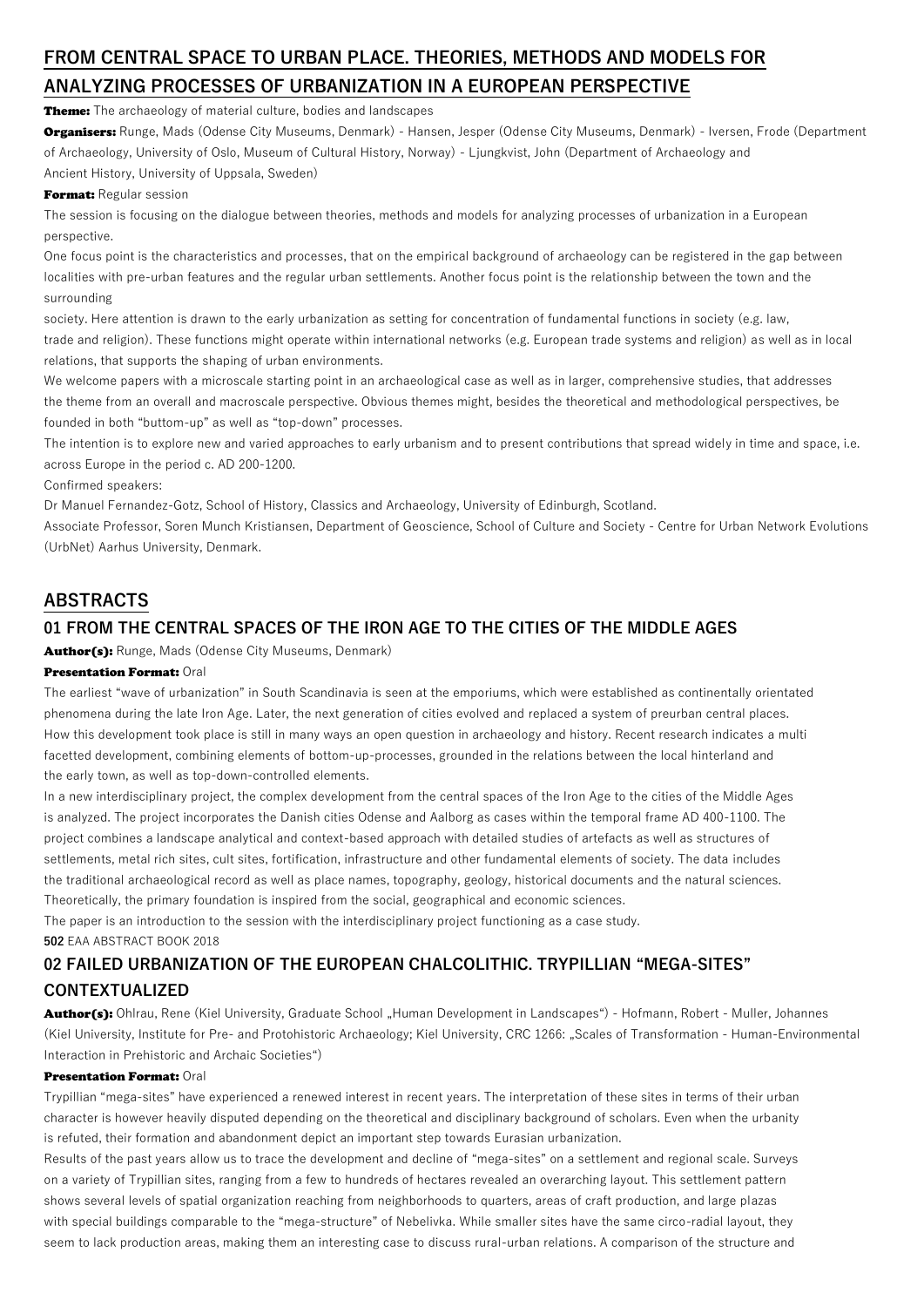partitioning of larger and smaller sites revealed a "top-down" pattern which seems connected to synoecism. The social impact of population agglomerations becomes also apparent in the material culture. Here, naturalistic figurines depicting "the rise of the individual" and tokens referring to anonymous trust exchange systems give a glimpse at a developing urban way of life.

Besides agro-pastoral limitations and changing environments, failure of social integration might have ended further development in the mid-fourth millennium.

Various theoretical and methodological approaches towards urbanization processes, including non-eurocentristic ones, will be discussed to put these sites into an overarching context.

## **03 COULD URBAN SETTLEMENTS SURVIVE (AND PROSPER) WITHOUT A HINTERLAND? THE CASE OF THE TRYPILLIA MEGA-SITES OF UKRAINE**

Author(s): Gaydarska, Bisserka (Independent researcher) - Nebbia, Marco - Chapman, Jonh (Durham University)

### Presentation Format: Oral

The Trypillia mega-sites of the Ukraine constitute the largest known settlements in 4th millennium BC Europe, if not the world. Investigations into the 10-km territory of the Nebelivka mega-site revealed a tiny number of coeval settlements and remarkably little off-site ceramic or lithic discard. This absence of evidence makes it hard to talk about a 'hinterland' of neighbouring sites which may have offered logistical support to a massive central place. Instead, we propose an alternative social model of annual rotational service and governance, carried out by extended social groups of common descent. Some members of these groups, totalling between 2,400 and 3,200 people, were living in cca 400 houses in Nebelivka on a more or less permanent basis. A substantial part of their annual subsistence was provided by the remaining members of the single group that was in charge/power on any particular year. These members were living in 10 to 13 small sites dotted across the 100 km catchment area of the mega-site. This model fits two important constraints on the number of houses built and burnt as established by geophysical survey of the whole mega-site and on the lack of any major ecological impact throughout the 150-year duration of the mega-site. The model shows that Trypillia mega-sites can indeed be considered as 'urban' but as a distinctive form of 'urban' space.

## **04 THE EMERGENCE OF LATE IRON AGE URBANISM: BOTTOM-UP PROCESSES OR TOP-DOWN PROJECTS?**

Author(s): Fernandez-Gotz, Manuel (School of History, Classics and Archaeology)

### Presentation Format: Oral

In large parts of Temperate Europe, the last centuries BC witnessed the emergence of large agglomerations, both open and fortified. Although most of the attention has been traditionally focused on the fortified oppida of the late 2nd and 1st centuries BC, new research emphasises the important role of large open settlements that in many cases preceded the oppida by several generations. There is increasing agreement that the development of urban sites needs to be understood within the wider context of their surrounding landscapes, the nucleation of settlement being the result of political and economic transformations and an increase in 'social density'. In terms of power relations, there are differing interpretations about the driving forces behind these processes: were large centres the manifestation of bottom-up enterprises within social networks of a predominantly heterarchical nature, or should we envisage them as top-down projects directed by members of the social hierarchy? Can we observe multiple pathways to urbanisation, and differences between the processes that lead to the development of open vs. fortified sites? And were the push factors of a predominantly endogenous nature, or rather influenced by the increasing contacts with and pressure from the Mediterranean world? These questions will be addressed with reference to relevant case-studies that exemplify some of the core discussions in the field of Iron Age urban studies.

EAA ABSTRACT BOOK 2018 **503**

# **05 THE RELATIONSHIP BETWEEN MONUMENTAL PHASES OF THE FORA AND LEGAL STATUS OF THE ROMAN CITIES**

Author(s): Canino, Dario (Universitat Autonoma de Barcelona - Sapienza Universita di Roma)

### Presentation Format: Oral

The construction or the monumentalization of a public area is closely related to the legal status of the settlement. The city, in fact, will always have the need to equip itself with different types of structures necessary for carrying out its administration: a series of buildings that are fundamental for the management not only of the city but also of the surrounding territory, that changes according to the statutory condition of the city.

The characteristics of the public and community spaces and, in particular, the types of structures contained in them, can be good indicators for the nature of a certain urban entity. For example, the public area of a civitas stipendiaria in a Roman province is certainly different from that of a colonia or of a municipium.

The cities with a privileged status, in fact, played a fundamental role for the whole territory which was part of their jurisdiction and, in these cities, the forum was a celebratory space of particular importance, in which, in the various monumental phases, some specific characters played a role in the construction or renovation of public buildings.

In these operations, the evergetism has often guaranteed the financing of numerous public works, which contributed, often in different times, to the achievement of an urban amoenitas. The public monuments of the cities were, in fact, often built with the donations of wealthy citizens. These type of donations were connected with the desire for ostentation of economic power and social prestige and gave to the donors a strong political power at a local level.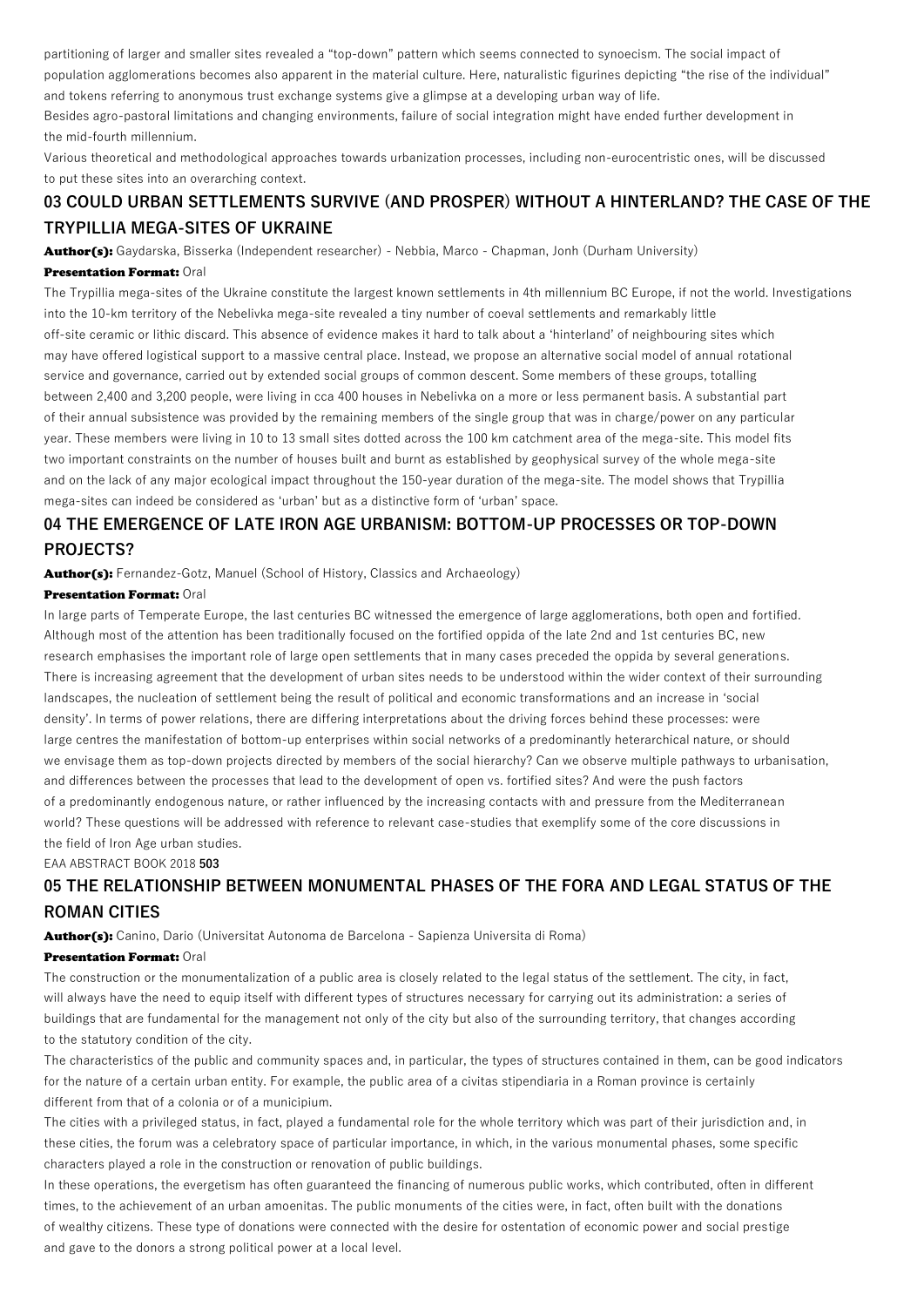It will be analyzed, through some significant examples of Roman cities in Italy and in Spain, the relationship between the legal status of the settlement, the monumentalization of the public areas and the patrons and the curators of the public works

# **06 NORTH SEA CENTERS: AN EVALUATION OF THE EFFECTS OF ACADEMIC INTERPRETATION ON UNDERSTANDING OF THE SCANDINAVIAN 'CENTRAL PLACES'**

Author(s): Maddox, Timmis (Independent)

#### Presentation Format: Oral

Over the past forty years, the cultural landscape of Pre-Christian Scandinavia has become increasingly accessible, allowing archaeologists to better understand a part of Scandinavian history which had previously depended on unreliable texts. This is due to the discovery of large prehistoric settlements dating to the Late Roman/Germanic Iron Ages (AD 200-AD 800). Yet despite the opportunity which these sites represent, archaeological interpretation has remained limited. This is reflected by their varying interpretations, which are summarily lumped under the overarching term of 'central places'. Not only has this made the term 'central place' vague, but this also emphasizes a lack of understanding of how these sites were 'central' to wider society. For example, Morten Axboe, Birgitta Hardh, and Lotte Hedeager respectively argue for administrative, economic, and social definitions of centrality. While a central place need not be limited to one form of centrality, these arguments represent a limited understanding of the core aspects which drove these settlements. What elements drove their emergence and further development? How were these settlements central to the cultural landscape of Iron Age Scandinavia? Urban definitions are also a constant issue for these sites, as scholars debate over whether or not these settlements represented examples of early urban centers. Using the neutral term 'focal settlement' this study evaluates the history of academic research into the Scandinavian 'central places'. By investigating how interpretations of centrality and urbanism have affected understanding of the focal settlements and then juxtaposing them with the Late La Tene oppida and Early Medieval emporia, this study establishes a general interpretation characterizing them as urban centers which served a socio-administrative centrality in Iron Age Scandinavia. Representing prehistoric examples of urbanism for their cultural context, the focal settlements functioned towards instituting and maintaining elite-driven collective identities, establishing themselves as the first centers of Iron Age Scandinavia.

### **07 THE PALACE AND THE VILLAGE – STRUCTURES AND ACTIVITIES IN GAMLA UPPSALA**

Author(s): Ljungkvist, John (Dept. of Archaeology & Ancient history)

### Presentation Format: Oral

The character of central places and proto-urbanity have been discussed for decades. Perhaps it is particularly hard to define some of the very large inland sites in Scandinavia with a pre Viking origin. Places like Uppakra, Gudme, Sorte Muld and Gamla Uppsala are larger, richer, and more monumental sites than their surroundings. They have a completely different settlement layout and landscape placement than later coastal sites such as Birka, Ribe or Hedeby, all defined as either urban, proto urban, as emporia etc. But these old places are all not only royal residences or cult places, they filled a specific roles in their societies that could involve a royal presence, law, religion, military aspects, as regional assemblies and symbols. Finally they could have filled some of the economic roles of the emporia.

This paper is based on a very basic question surrounding a large inland sites. What did people do in Gamla Uppsala? This is an almost ridiculous question, but it has actually been hard to specify the character of the material culture of this site beyond the rich finds and monuments. New investigations makes it possible to discuss its settlement patterns, the diversity and intensity of crafts, and activities set in relation to sites in the surrounding landscape. Gamla Uppsala represents in some ways the idea of the pre medieval **504** EAA ABSTRACT BOOK 2018

manor or village (although very large) but there is also evidence for an ambition to create something different compared to other rural settlements. That includes not only the construction of the famous great mounds and halls. It also involves concentrating a number of workshops in the palace area, evidence of deviant agrarian activities, a peculiar village structure and not the least the evidence of spectacular rituals and peculiar finds that signal international contacts and a taste for special foodstuff.

## **08 CENTRAL PLACE OG TRADING PLACE? – TRAJECTORIES FOR UNDERSTANDING THE EARLY HISTORY OF DANISH TOWNS**

Author(s): Sovso, Morten (Museum of Southwest Jutland)

#### Presentation Format: Oral

By c. 1200, a network of (mostly) small towns covered the Kingdom of Denmark spaced at c. 30-50 km intervals across the diverse landscapes of Jutland, Funen, Zealand, Scania, Halland and Blekinge.

The urbanization process behind this apparently homogeneous picture has been a matter of debate since Hugo Matthiessen's classic works of the 1920's: Torv og Harstrade (1922) and Middelalderlige Byer (1927) applying a Darwinist, evolutionary view emphasizing gradual development and trade as the most important factors behind town growth.

A contrasting view was presented in Anders Andren's Den urbana Scenan (1985) suggesting towns were something new: royal foundations propagating ideology in the form of Christian Kingship and economic control through taxation.

In different shapes and forms, these two contrasting stances are embedded in most urbanization discussions. Including the more recent ones aiming at sociological questions like identity, ethnicity and gender.

In the paper, the four medieval towns on the West coast of Jutland: Ribe, Tonder, Varde and Ringkobing will be investigated. It will be argued, that all four of them are rooted in power structures that can be tracked deep into the first millennium.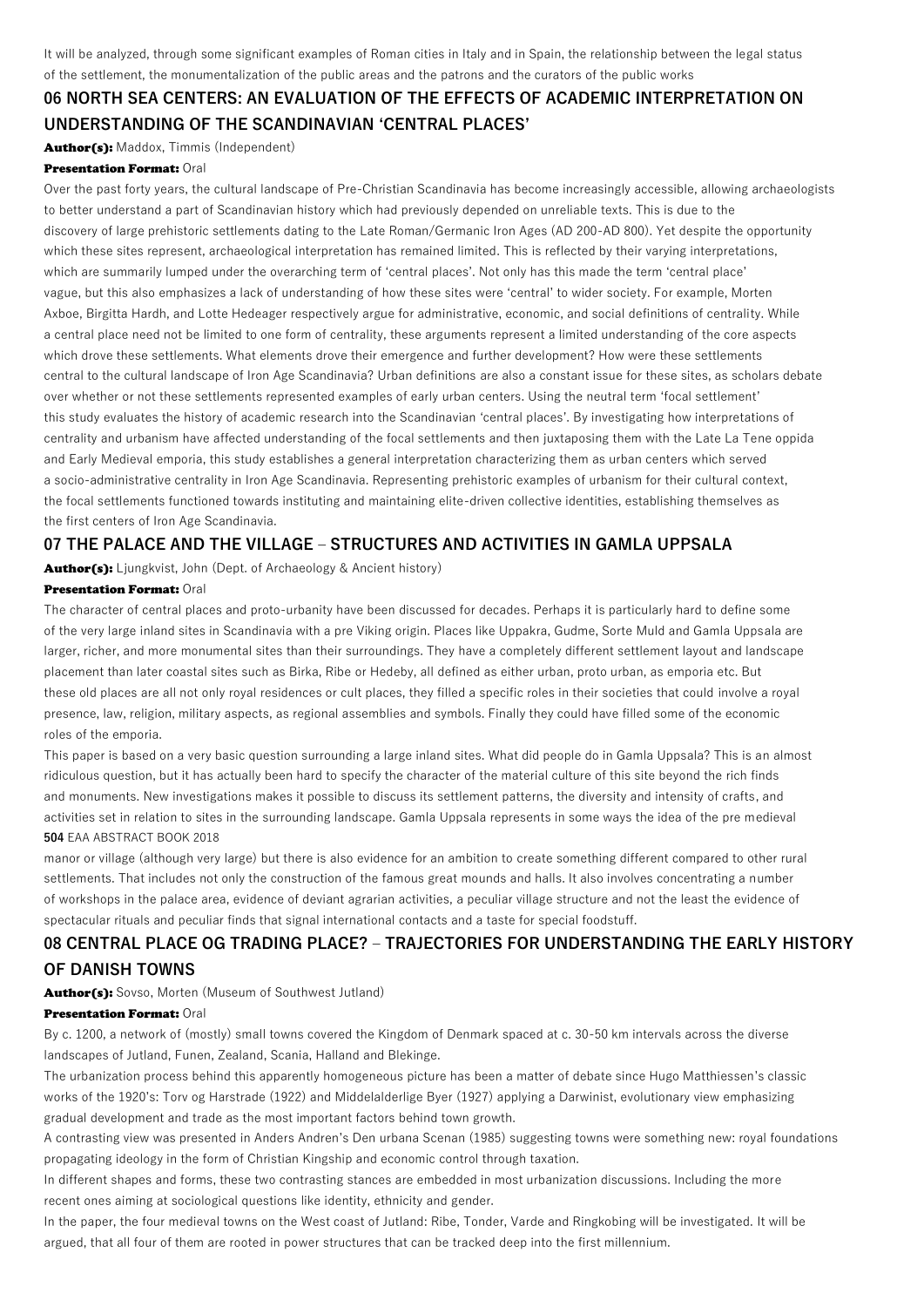Between 700 and 1200 they developed in very different ways. Ribe was an important emporium later to become the centre of a diocese. A result of a double role as both a "trading place" and a "central place". The other, smaller towns do not seem to go back to before 1050 and more closely fit a "central place" model.

### **09 PROSPEROUS TOWNS! EARLY COASTAL URBANISATION IN WESTERN SCANDINAVIA AD 800-1200**

Author(s): Iversen, Frode (Museum of Cultural History University of Oslo)

### Presentation Format: Oral

Compared to Europe, the degree of urbanisation in Scandinavia was low, particularly in Norway. During the Viking-Age (800-1050) separate trade laws, Bjarkoyretter developed and towns became separated from the rural jurisdiction and obtained their own laws and courts ("mot"), defining urban space. Beyond the town boundary ("takmark"), rural law ("herads rett") applied.

The saga phrase 'setja kaupstad' may indicate when an existing market or 'embryo town' became a judicial entity and achieved formal trading rights, and hence changed from a central place to an urban space. Around 1150-75, the coastal land of Norway is described as a 'Decapolis', an area with ten towns, traditionally identified as Nidaros, Bergen, Oslo, Borg, Tonsberg and Konghelle, together with Stavanger, Veoy, Skien and Kaupanger in Sogn. By the end of the Middle Ages there were only 16 towns in Norway, compared to more than a hundred in Denmark and 40–50 in Sweden.

The Norwegian kings seem to have had a relatively stronger grip on trade and towns compared to their European counterparts. There were few towns, and most of them were subordinated to the king. In this paper we will investigate the factors behind the prosperous royal towns emphasising pre-urban ownership of land, early assembly site-functions, elite-estate and production sites and the role of archaeological monuments in the development from central space to urban space.

### **10 FAILED TOWNS IN WESTERN SCANDINAVIAN AD 800-1200**

Author(s): Loftsgarden, Kietil (University of Oslo, Museum of Cultural History)

#### Presentation Format: Oral

This paper explores local, regional and international factors for the development from central space to urban place in western Scandinavian emphasising the role of inland resources and exchange between the inland regions and the coastal areas, c. AD 800-1200, and why some towns failed while others succeeded.

Iron production in the western Scandinavian inland was on a massive scale in the late Viking Age and early Middle Ages and exceed both regional and national demands. Iron did not only constitute a necessary commodity for regions with little iron production, such as the coastal areas of eastern Norway and large parts of western Norway, but played also a significant role in international trade, especially towards Denmark. As such, the inland production of Iron was important for trade and export and played a substantial role in the development of complex economic networks of this period.

The growing importance of iron as well as other inland resources such as reindeer hunting meant that the fjords became central places, and some places developed to urban places, like Borgund, Kaupanger and Veoy. However, none of these places lasted as medieval towns. In this paper we examine how cheap Swedish blast furnace iron and resource depletion (reindeer), combined with new stock fish trade-routes directly from Northern Norway to the town of Bergen, changed the centrality of the fjord-bound urban places. EAA ABSTRACT BOOK 2018 **505**

## **11 FEUDAL POWER AND THE EMANCIPATION OF THE MERCHANT IN FLANDERS AS DRIVING FORCE FOR THE URBAN REVOLUTION, 850-1200**

Author(s): Tys, Dries (Vrije Universiteit Brussel)

### Presentation Format: Oral

The development of feudal power in the post-Carolingian world had a lasting impact on the medieval landscape, not only in establishishing estates and manors but also by emancipating the already existing merchant class, at least in Flanders between the second half of the 9th and the 13th century. Already Verhulst, followed by Loveluck and Tys noticed how the urban revolution in Europe only initiated properly after the feudal investment in portus towns after the era of the Carolingian emporia (for instance in Bruges, Ghent, Ypres, Lille and other towns). Today, a new assessment of the reproduction strategy of the important 10th to 12th century counts of Flanders, raises the hypothesis that by investing in infrastructure for trade, the feudal lord did indeed draw the card of commercialism to strengthen his princely position. This goes quite direct against Pirennes idea of the importance of the liberal merchant overpowering the conservative feudal lords. One could even say that the counts of Flanders valued the dynamic social and economical power of early-medieval assembly and that by reoganising assembly in the feudal age, they turned this into their own profit, thus giving the final stimulus towards the rise of the succesfull towns of late-medieval Flanders.

## **12 THE SETTLEMENT(S) OF WISKIAUTEN/MOKHOVOYE – VIKING AGE TRADING PORT OR ONLY PERIPHERY?**

Author(s): Sirkin, Annika (Centre for Baltic and Scandinavian Archaeology, Schleswig; Academy of Sciences and Literature Mainz) Presentation Format: Oral

In 1865 a rich Viking Age/Early Medieval graveyard with Scandinavian and indigenous Prussian grave goods and various burial traditions was found near the village Wiskiauten in former East Prussia, nowadays Mokhovoye, Kaliningrad district, Russia. It is situated on the Sambian Peninsula, about 3 km from the Baltic coast. Ever since, an implied settlement which is supposed to belong to that graveyard was interpreted as a "colony" or a port of trade in the silver trade routes, comparable to e.g. Birka in Sweden or Hedeby in Germany. In 2005–2011 multifarious traces of small settlements from Neolithic up to Medieval time were discovered around the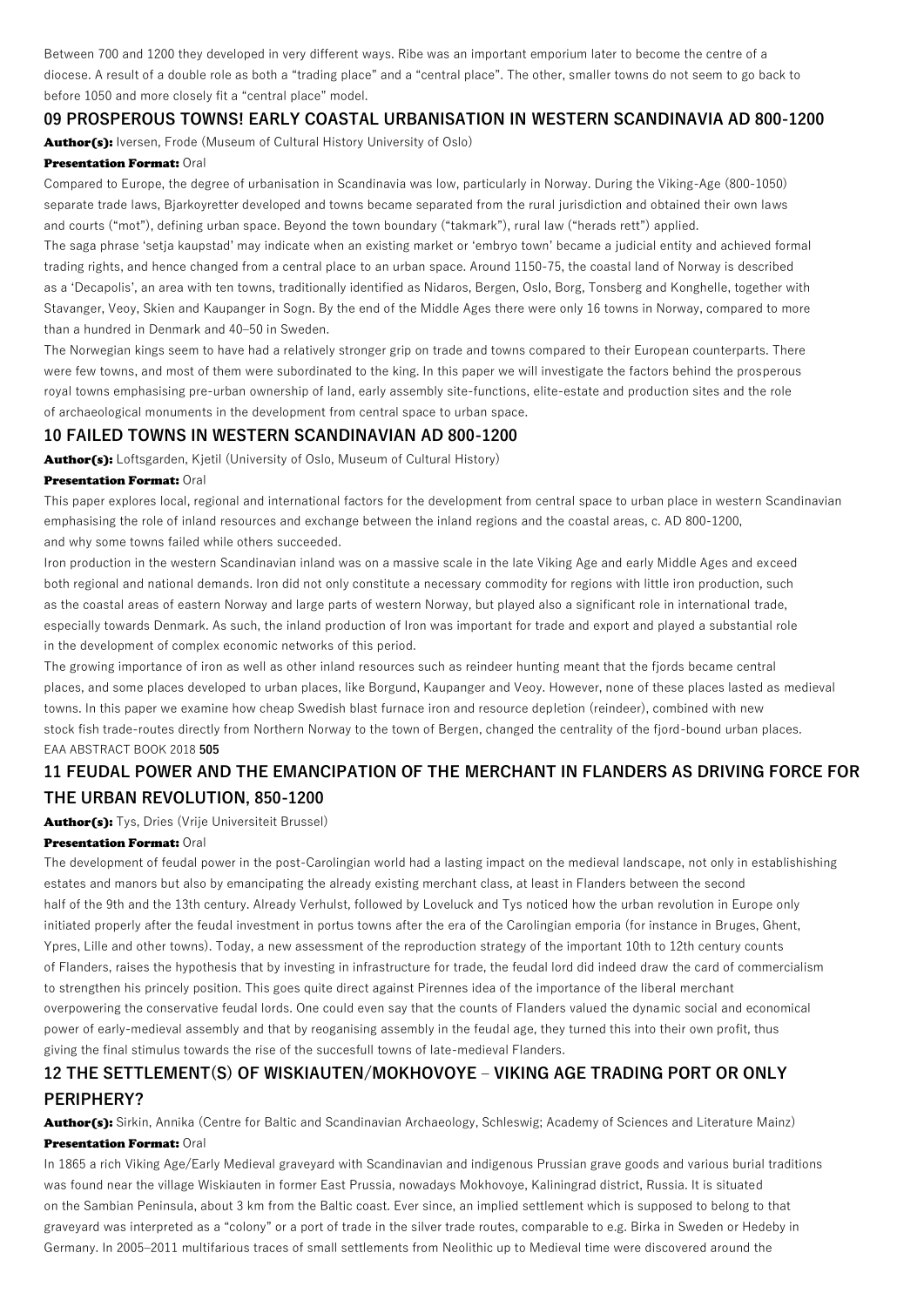graveyard.

This paper will provide interim results from my PhD thesis on the comprehensive evaluation of the settlement excavations in Wiskiauten, perhaps the first large-scale examination of settlement structures in the surrounding of a supposed Central Place. I would like to discuss why – without concrete evidence – a port of trade is nevertheless expected to have existed in the vicinity. On that basis, my aim is to create a model of Early Medieval settlement structures in former East Prussia. Subsequently, I want to unveil a new picture of an area that is still almost detached from general interpretations of European scale processes in early Medieval Ages.

# **13 THE EMERGENCE OF A NEW TOWN IN NO-MAN'S-LAND. A CASE STUDY OF ENK**Ö**PING IN CENTRAL SWEDEN**

Author(s): Lagerstedt, Anna - Gustafsson, Stefan (Arkeologikonsult)

### Presentation Format: Oral

The town Enkoping was founded during the late 11th century in a place that lack previous indication of having central place function or the place of high ranking settlements.

The distribution of large burial mounds, early churches, place name indicating centrality and the concentration of prehistoric cemeteries indicate that the town was founded on a new place in the social landscape, in a place between several magnate farms and on the border between two administrative districts.

At the time of the foundation of Enkoping the Swedish Crown had a weak position with regional limited power and it is not likely that the town was founded by the King. Later, during the 12th century, the town was an important place for the church in the province of Uppland. However, the church establishment seems to have been preceded by the laying of regulated urban settlement with long, narrow plots related to a market street.

We suggest, as an alternative, that the earliest urbanization in Enkoping was the result of a need for a marketplace for the local aristocracy. We also want to emphasize the importance of identifying several periods and processes of urbanization in the Middle Ages, thus not seeing urbanization as a linear process. Early urbanization may differ from recent developments with different groups that driving change.

The starting point of this study is a recent conducted and extensive archaeological excavation in the medieval town of Enkoping. We want to investigate, on a micro level, how these remains can provide a perspective on the earliest urbanization. Who were the people that moved into the first households? How and when does an urban identity emerge? What type of interactions did the people of Enkoping have with the rest of Sweden and Europe in the oldest phases of the town?

**506** EAA ABSTRACT BOOK 2018

### **14 THE BEGINNING OF URBANISM IN ESTONIA (CA. 1200–1300): THE EXAMPLE OF TARTU**

**Author(s):** Haak, Arvi (Tartu City Museum; University of Tartu, Department of Archaeology)

### Presentation Format: Oral

The development of medieval town of Tartu (Germ. Dorpat) has been seen either as a gradual development from the prehistoric fort-and-settlement system at the same site, or a 13th-century "planted" town of settlers of German background, only loosely connected to former habitation. After a brief overview on the elaboration of the concept of 13th-century urbanism in Estonia, and the prelude outlining the main developments in Tartu prior to the early 13th-century crusade (1208–1227), the presentation will concentrate on the model formation for the urban development in Tartu. What sources have proved most valuable in reconstructing the urban beginnings, and how have facts and models been integrated?

Using the existing archaeological data as a starting point, the presentation aims at establishing a time frame for several "top-down" processes central to the "planted" town concept. This leads to an attempt to sketch a development model for Tartu between 1225 and ca 1300, and address the earlier presented idea of replanning the urban space within the first 50–75 years of development. According to my research, the number of 13th-century archaeological features is much smaller than previously suggested, referring to modest rather than rapid urban development. The existence of several "colonial" features is clearly visible, but of equal importance is the discrepancy between any ideal picture, and the actual development, which was as much influenced by local actors as of particular natural and topographic conditions. Yet the existing archaeological and archival data is too scanty for reconstructions based primarily on that data. Thus, model-based approaches could be used to integrate this information into a better understanding of the urban development in Tartu.

# **15 MULTI-SCALAR APPROACH FOR HIGH-DEFINITION CENTRAL PLACE AND URBAN SPACE ANALYSIS ACROSS DIFFERENT ENVIRONMENTS: REMOTE SENSING, GEOPHYSICS AND SOIL MICROMORPHOLOGY**

Author(s): Kristiansen, Soren (Aarhus University, Department of Geoscience & Centre for Urban Network Evolution) - Lichtenberger, Achim (Westfalische Wilhelms-Universitat Munster; Institut fur Klassische Archaologie und Christliche Archaologie/Archaologisches Museum) - Stott, David (Aarhus University, Department of Geoscience) - Sulas, Federica - Raja, Rubina (Aarhus University, Centre for Urban Network Evolution, Department of Culture and Society) - Ljungberg, Thomas (Aarhus University, Department of Geoscience)

#### Presentation Format: Oral

Remote sensing and aerial photography are now routinely applied for mapping and characterising archaeological sites, while geophysical investigations and geoarchaeological methods have proven useful to understand contextual stratigraphies within a site. However, systematic investigations of ancient urban landscapes remain challenging due to modern disturbances, the multi-period